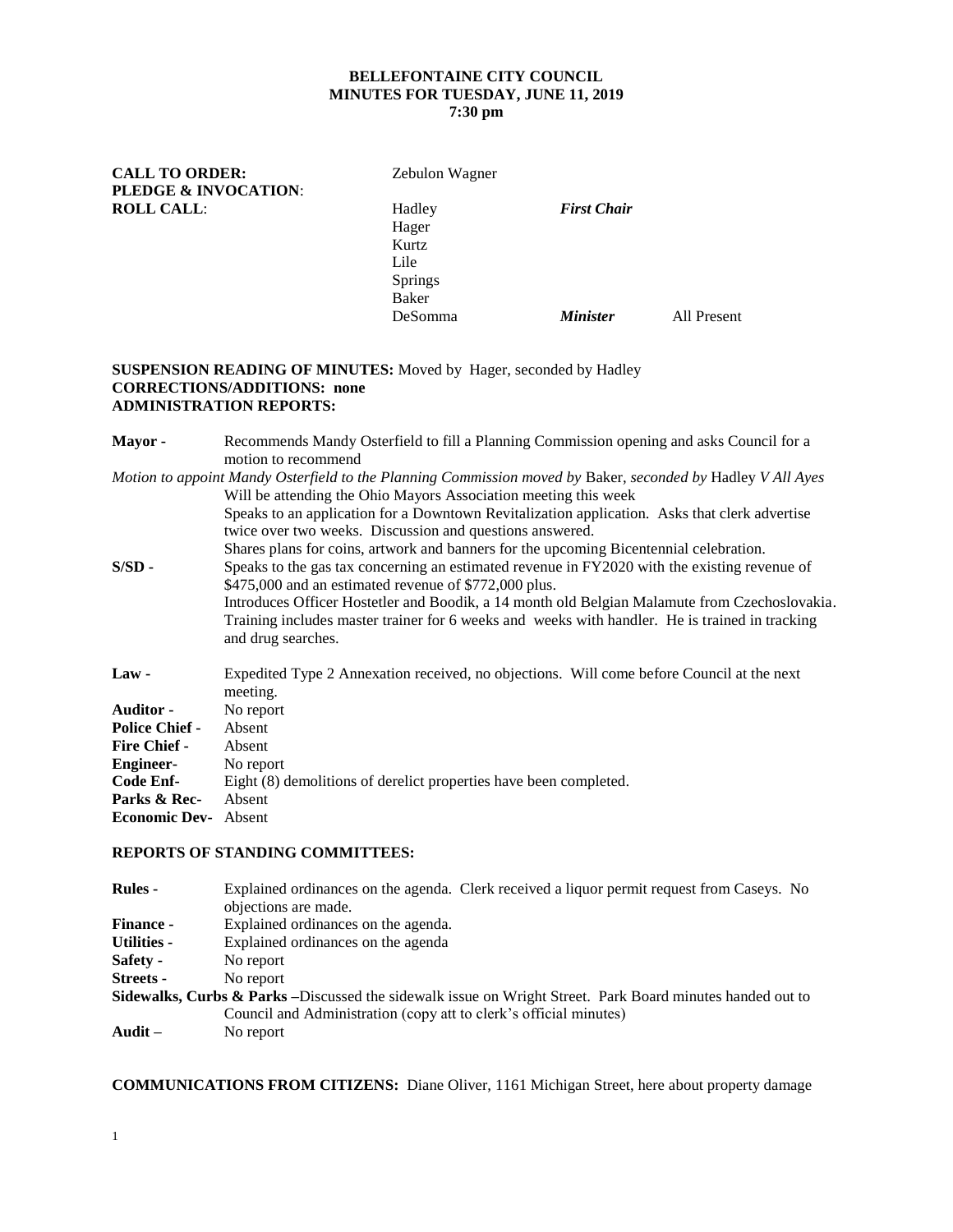from the storm on May  $17<sup>th</sup>$ . Would like what counter measures are being taken to avoid more flood damage to area properties. Mr. Henry apologizes for the delayed pump replacement due to wet conditions. A second pump is being purchased as back up. At Mrs. Oliver's suggestion, an access road will be taken into consideration for future issues.

Mr Notestine adds that he has spoken previously with Ms. Oliver to explain that the large problem was the failure of the second pump and the timing of the storm. He was unaware that the pump had not been fixed prior to the storm. Discussions and questions are answered.

*Jeremy LeVan here to advise that he will grade out the park this weekend and to request support for the Laslow family at the new BK.*

#### **INTRODUCTION OF ORDINANCES:**

#### **1. ORDINANCES FOR 1ST READING**

#### **2. ORDINANCES FOR 2ND READING**

19-38 A. AN ORDINANCE AUTHORIZING THE EXTENSION OF SANITARY SEWER UTILITY SERVICE OUTSIDE THE CORPORATION LINE OF THE CITY OF BELLEFONTAINETO THE HI POINT FREE WILL BAPTIST CHURCH PROPERTY LOCATED AT 311 COUNTY ROAD 11, LAKE TOWNSHIP, LOGAN COUNTY, OHIO AND DECLARING AN EMERGENCY IN THE CITY OF BELLEFONTAINE, OHIO. **UTILITIES**

| 3RR-      | Moved by Springs, seconded by Lile | V All Ayes |
|-----------|------------------------------------|------------|
| Passage-  | Moved by Springs, seconded by Lile | V All Ayes |
| Adoption- | Moved by Springs, seconded by Lile | V All Ayes |

19-39 B. AN ORDINANCE AUTHORIZING THE SERVICE-SAFETY DIRECTOR TO EXECUTE NECESSARY PAPERWORK AND TO PAY CERTAIN DUES TO HAVE THE CITY OF BELLEFONTAINE, OHIO JOIN THE MID-OHIO REGIONAL PLANNING COMMISSION. **FINANCE**

| $3RR-$    | Moved by Baker, seconded by Springs | V All Ayes |
|-----------|-------------------------------------|------------|
| Passage-  |                                     |            |
| Adoption- |                                     |            |

#### **3. ORDINANCES FOR 3RD READING**

19-33 A. AN ORDINANCE AMENDING THE BELLEFONTAINE CITY COUNCIL RULES REGARDING ABSENCE FROM MEETINGS, PRESIDING OFFICER, SCHEDULE OF BUSINESS AND COUNCIL MEETINGS AND DECLARING AN EMERGENCY IN THE CITY OF BELLEFONTAINE, OHIO. **RULES**

|          | Adoption- | Moved by Hager, seconded by Hadley                                                                                                                                                                           | V All Ayes |
|----------|-----------|--------------------------------------------------------------------------------------------------------------------------------------------------------------------------------------------------------------|------------|
| 19-34 B. |           | AN ORDINANCE AMENDING CHAPTER 741 OF THE CODIFIED ORDINANCES OF THE<br>CITY OF BELLEFONTAINE, OHIO REGARDING PEDDLERS AND SOLICITORS AND<br>DECLARING AN EMERGENCY IN THE CITY OF BELLEFONTAINE, OHIO. RULES |            |
|          | Adoption- | Moved by Hager, seconded by Hadley                                                                                                                                                                           | V All Ayes |

19-35 C. AN ORDINANCE AUTHORIZING THE SERVICE-SAFETY DIRECTOR TO ENTER INTO CONTRACT FOR CONSTRUCTION OF THE CITY OF BELLEFONTAINE N. TROY ROAD SANITARY SEWER PROJECT (2019-02) AND DECLARING AN EMERGENCY IN THE